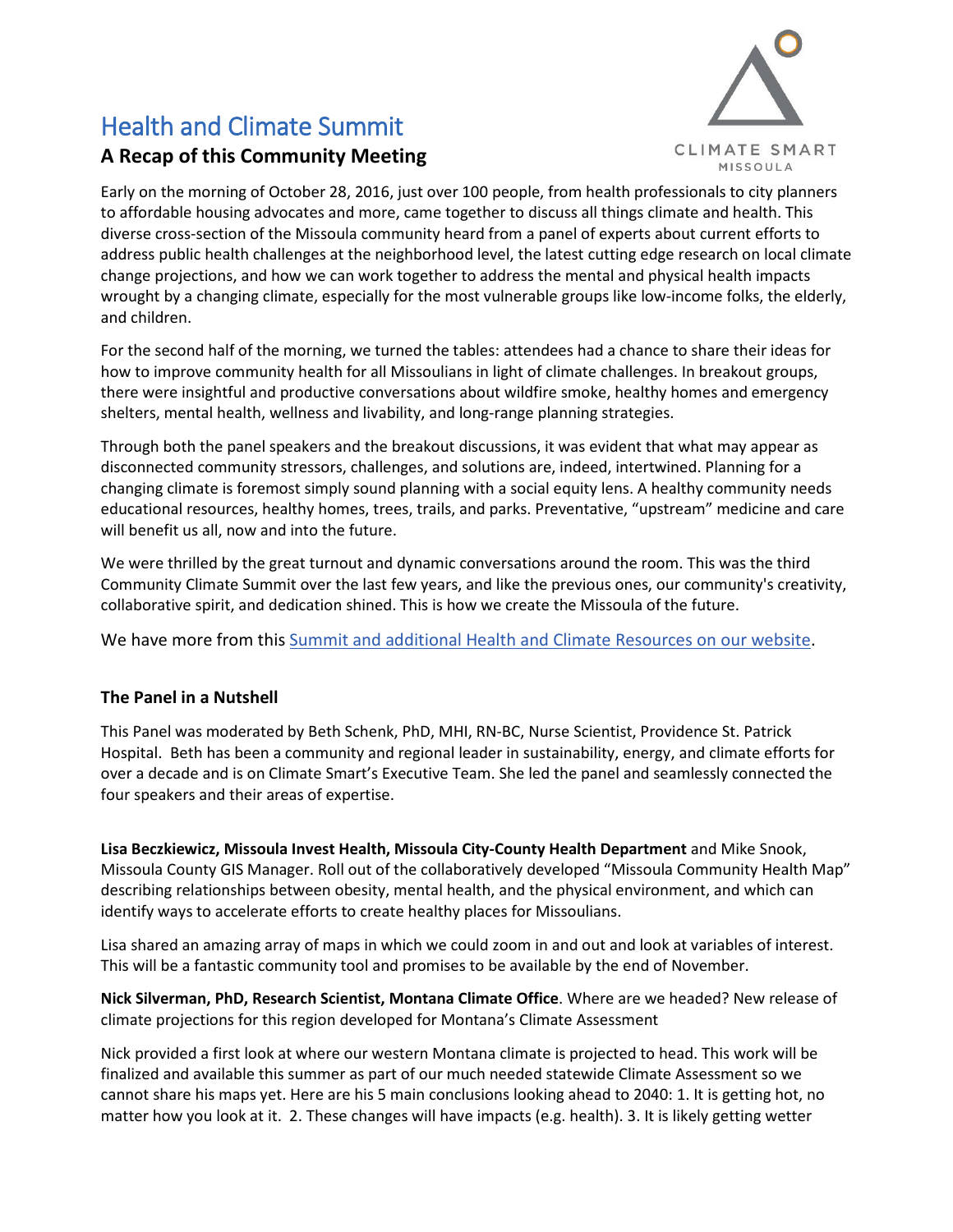overall. 4. Summers are getting drier. 5. Drought is really complicated. And in sum, if we go forth with "business as usual" and don't curtail emissions, it's all a whole heck of a lot worse.

**Samer Khodor, MD, Physician Exec Ambulatory Services, Providence St. Patrick Hospital**. Weaving together Missoula's climate projections, vulnerable populations, and health risks.

Samer shared his thoughts on health issues, preventive vs acute care delivery, and climate challenges facing those at risk and our community. Respiratory and cardiac conditions are made worse by wildfire smoke and extreme heat. Smoke and heat affect us physiologically and psychologically. Interestingly, only 10% of the reasons for medical visits are directly attributed to actual disease or condition; the other 90% are a result of environment and lifestyle. This underscores the importance of addressing preventive health in times of change.

**Amy Cilimburg, Director, Climate Smart Missoula**. Showcasing climate resiliency outreach and collaborative solutions stemming from the first season of "Summer Smart"; release new animated film.

Amy provided a brief history of Climate Smart and the history and goals of these Community Summits. She described the Summer Smart initiative, which helps our community thrive amid increasing summer wildfire smoke and heat by helping Missoulians be physically, mentally, and economically healthy and resilient. This includes developing [a website](http://www.missoulaclimate.org/summer-smart.html) as the "go to" place for resources, outreach materials and activities, a "Clean Air Cool Places" interactive map, animated short films on wildfire smoke and heat, and more.



#### **Recap of the six breakout discussions**

Attendees self-sorted into one of six breakout groups, participating in a 1 hour facilitated discussion.

#### **Wildfire Smoke Breakout Group**

Facilitated by Amy Cilimburg. Our group had a range of experience, from health practitioners to University researchers to local government and community members. We came up with lots of ways to address and better deal with wildfire smoke. Given that episodes of wildfire smoke are projected to increase in duration, intensity and frequency (even into the fall when school is in session) and we cannot escape it completely, we discussed the need for specific timely education and outreach materials and to both target the message and the recipient. Climate Smart Missoula's collaborative "Summer Smart" program has a good start on these and is headed in the right direction. We need to be cautious not to scare people, especially when conditions do not warrant, so timing of the outreach is key. We need a system to get HEPA air filters to those in need, provide for free if possible. Over the long term there is a need for identified, safe, free, clean air locations around the community. Along with this infrastructure we need to work to help our community be dynamic, flexible, hopeful, and creative in our community-wide response. 10 community members.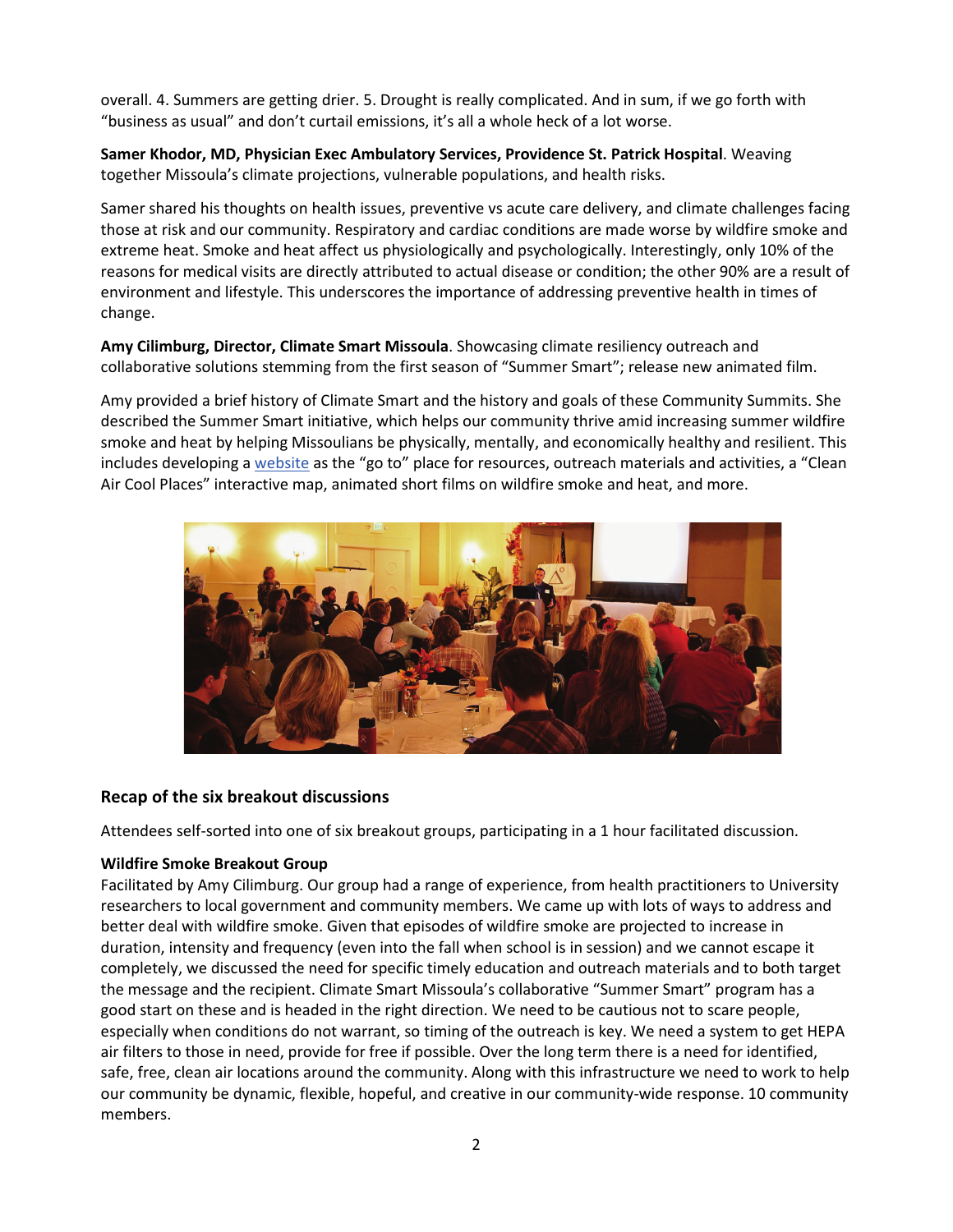#### **Healthy Homes**

Facilitated by Eran Fowler Pehan and Andrea Davis. The overall theme of our discussion was positive, solution focused, and engaged. We had a good mix of finance folks, developers, community members, and industry leaders. This provided significant depth to our short conversation! There is an identified need for a clearinghouse that can provide clear guidance for both homeowners and commercial builder/owners on the best use/impact of specific sustainability practice. If I only have \$10,000 to invest, what is best for both my checkbook and for the plant? Solar, LED's, more sustainable materials at construction? More education on all fronts is needed to help people make the best choices. Healthy homes includes the surrounding area, with need for walkable neighborhoods, trees, parks, and ways for everyone to be active. 17 community members.

#### **Long-Range Planning Breakout Group**

Facilitated by Laval Means and Chase Jones. Our group discussed numerous ways that planning policy, zoning, transportation, and waste informs and can mitigate our changing climate. We described a future vision that retained precious resources, created equitable and affordable places, reduced the dependency on automobiles and improved the overall health of the residents. The group focused on the significance of where and how development occurs with an emphasis on concentrating development as mixed use and higher densities in the urban core of Missoula as well as county places like Lolo and Seeley. There was a great deal of discussion about the patterns of development and the need to recognize that people want to live in rural and suburban environments yet supporting sprawl will not be an effective way to counter climate change. The group pointed to the satellite nature of communities outside the Missoula urban area and felt that supporting those places with community services and a mix of uses will help to reduce the need to travel long distances un-necessarily. The group focused on transportation needs and trends and considered ways to reduce the amount of congestion and parking in the urban core. They elevated the desire to plan so that a vehicle may not be needed, while acknowledging that people are still driving to get to the many fun places around Missoula County – like to ski or to recreate on the rivers. Overall, the discussion looked at long range planning from a broad perspective of county and city considerations. The group seemed interested in continuing the discussion through future meetings. 18 community members.

#### **Mental Health Breakout Group**

Facilitated by Katie Deuel. The group acknowledged that there is more to learn, but we know that smoke, heat and a changing landscape create significant negative impacts on people's mental health, from the already challenged to the generally fit. Mental health is our base, and strongly linked to physical health. Issues span from specific mental health conditions to broader considerations of loss, change, anxiety, fear, and *solastalgia* (grief or existential distress from wicked problems like climate change) and also resiliency, connectedness, and concern and care for those at increased risk. Positive visions for the future include connected and aware neighborhoods and overall community; services and healthy indoor and outdoor spaces accessible to all; and all sectors are involved, from churches to police to schools to health providers. There needs to be opportunity to be creative, have access to the arts, to share, and to help each other. Specific concern given to elderly or others who maybe isolated and to kids. We need to educate and inspire, strengthen access to resources, experts, and build needed infrastructure, from libraries to indoor gardens to intergenerational housing. 10 Community members

#### **Wellness and Livability Breakout**

Facilitated by Lisa Beczkiewicz. This group had many ideas and suggestions. There is a lot of good work already happening to support this area, from Let's Move programs in schools, to the Missoula Invest Health project in three neighborhoods. However, more intentional connections and partnerships may be needed, especially ways to connect with existing resources and access relevant data. For example, expanding the